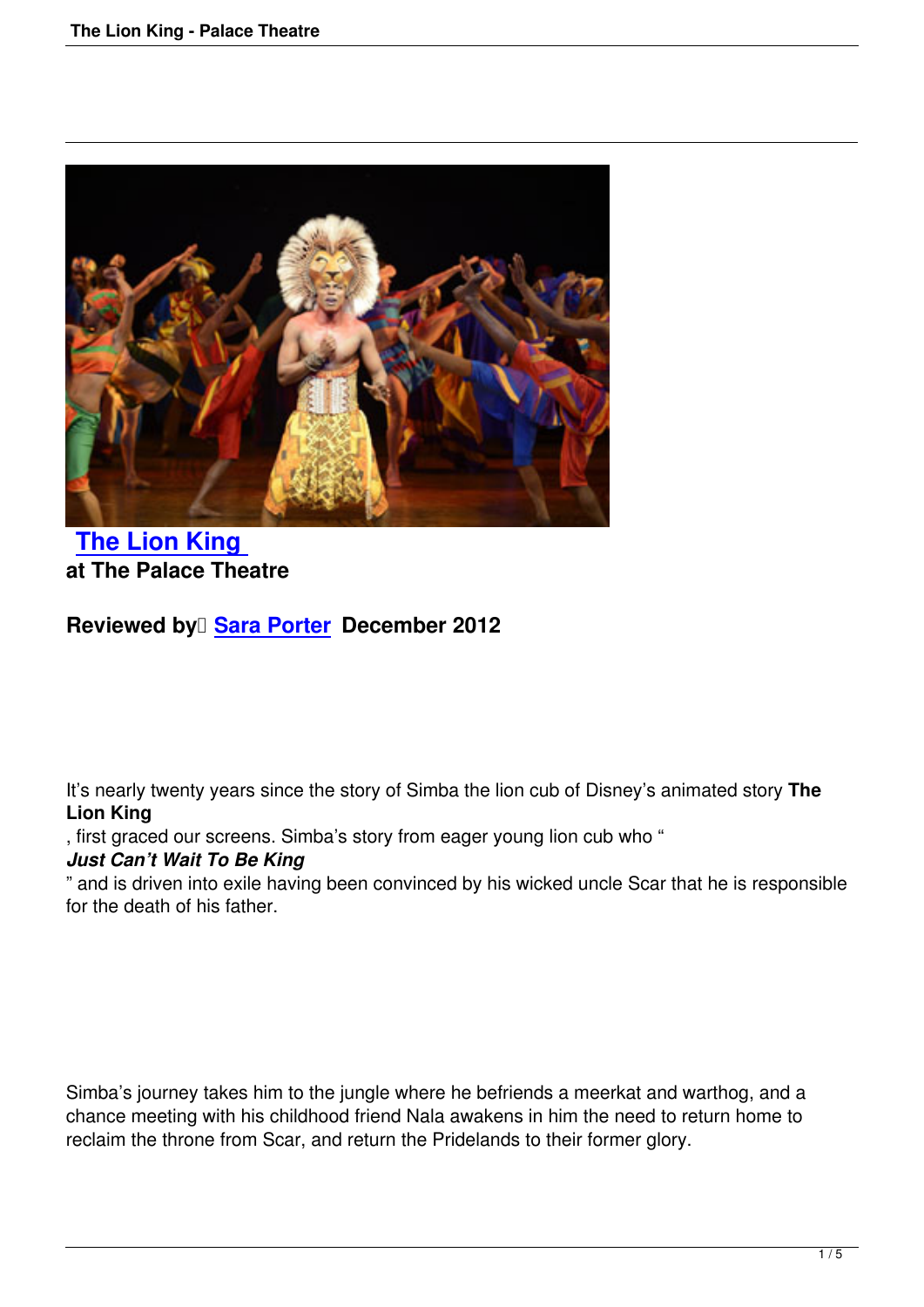As unlikely as it may have sounded when the idea was first mooted, the musical of *The Lion King* which

first opened in 1997 on Broadway, has taken what should be an almost impossible idea and made it a multi-award winning piece of musical theatre. Crossing a range of musical and dance styles. Director Julie Taymor's vision transfers superbly to stage.

It should be appreciated that using the multi-talented Taymor was integral to making the show such a success as with her directing skill, she also brought with her, her talents in puppetry and costume design. Utilising these talents was a stroke of genius as the costumes for the leads involve using headdresses to represent the characters, and incorporates choreography which strongly embeds characteristics of the animals movement in the movement of the actors. Her use of puppetry to cover aspects such as the wildebeest stampede or animals hunting in the grasslands means that parts that you would expect to be implied off stage are in fact still visually possible - and more importantly work.

 Also integral to this staging are three key factors, all of which *The Lion King* has got right and they are the set design, lighting and costumes. Who'd have believed that on a wet miserable December evening you could step off Oxford Road and into the African grasslands or that you could have an elephant walking through the stalls at the Palace Theatre.

**The Lion King** is a musical and visual feast crossing a range of genres of musical theatre. Whilst under the main influence of African dance and rhythms, that is by no means the only style to feature. Choreographer Garth Fagan has incorporated modern, ballet, hip hop and of course African dance into the show, ensuring that there is something for everyone.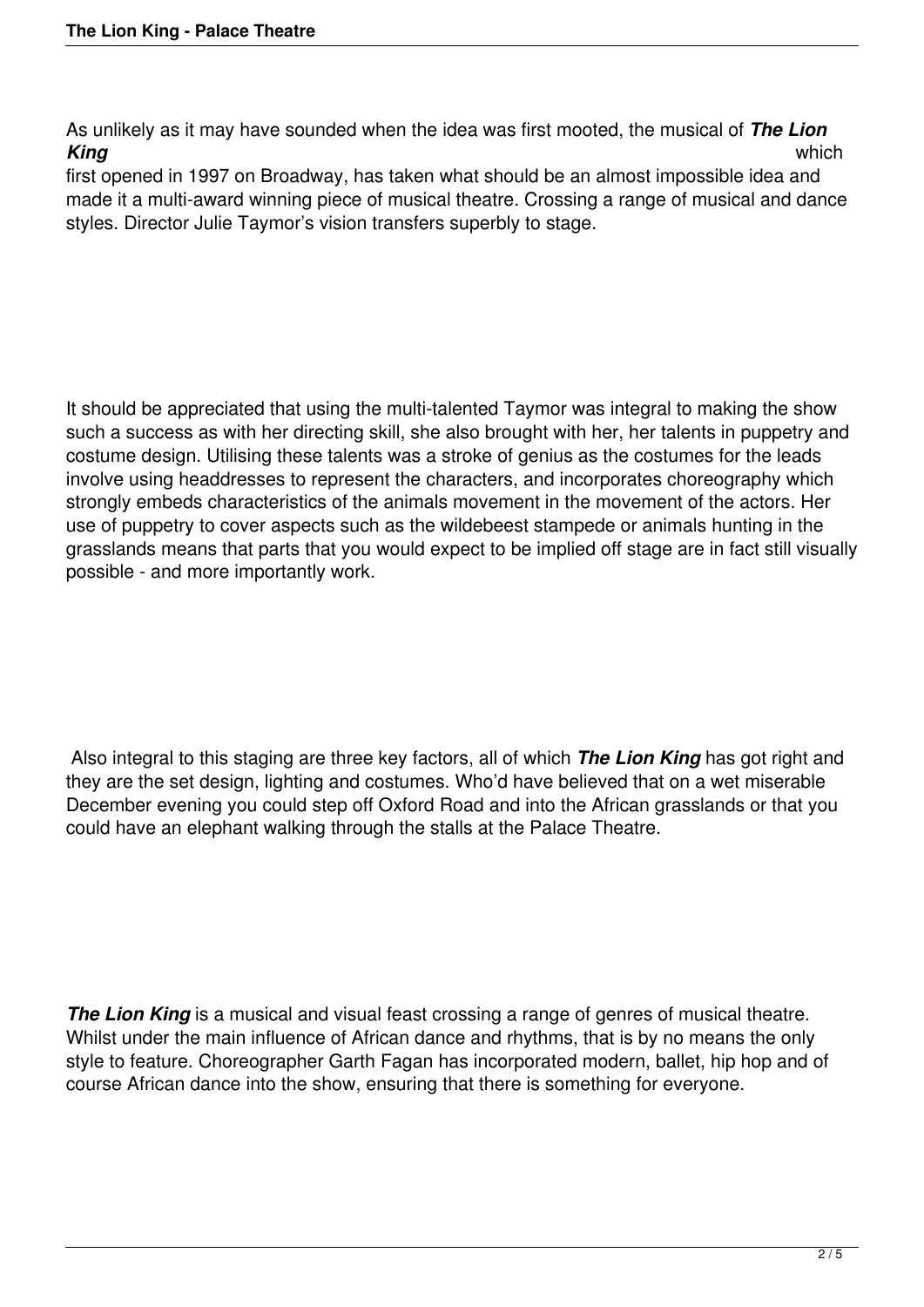'.

Like the dance the music, whilst heavily African influenced, incorporates a variety of styles including the rocky '*Chow Down*', the well known '*Circle of Life*', the Oscar winning '*Can You Feel the Love Tonight*

', the family favourite ' *Hakuna Matata* ', listen out for the unexpected The Proclaimers ' *I'm Gonna Be (500 Miles)* ' and everyone's favourite ' *The Lion Sleeps Tonight*



A multi-talented cast carry the show superbly, and it is almost impossible to pick out individual performances (and that includes the ensemble). The adult Simba (Nicholas Nkuna) and Mufasa (Cleveland Cathnott) play their kings with strength and thoughtfulness, the adult Nala (Carole Stennett) whose vocals are stunning on '*Shadowlands*' plays her role with grace and strength.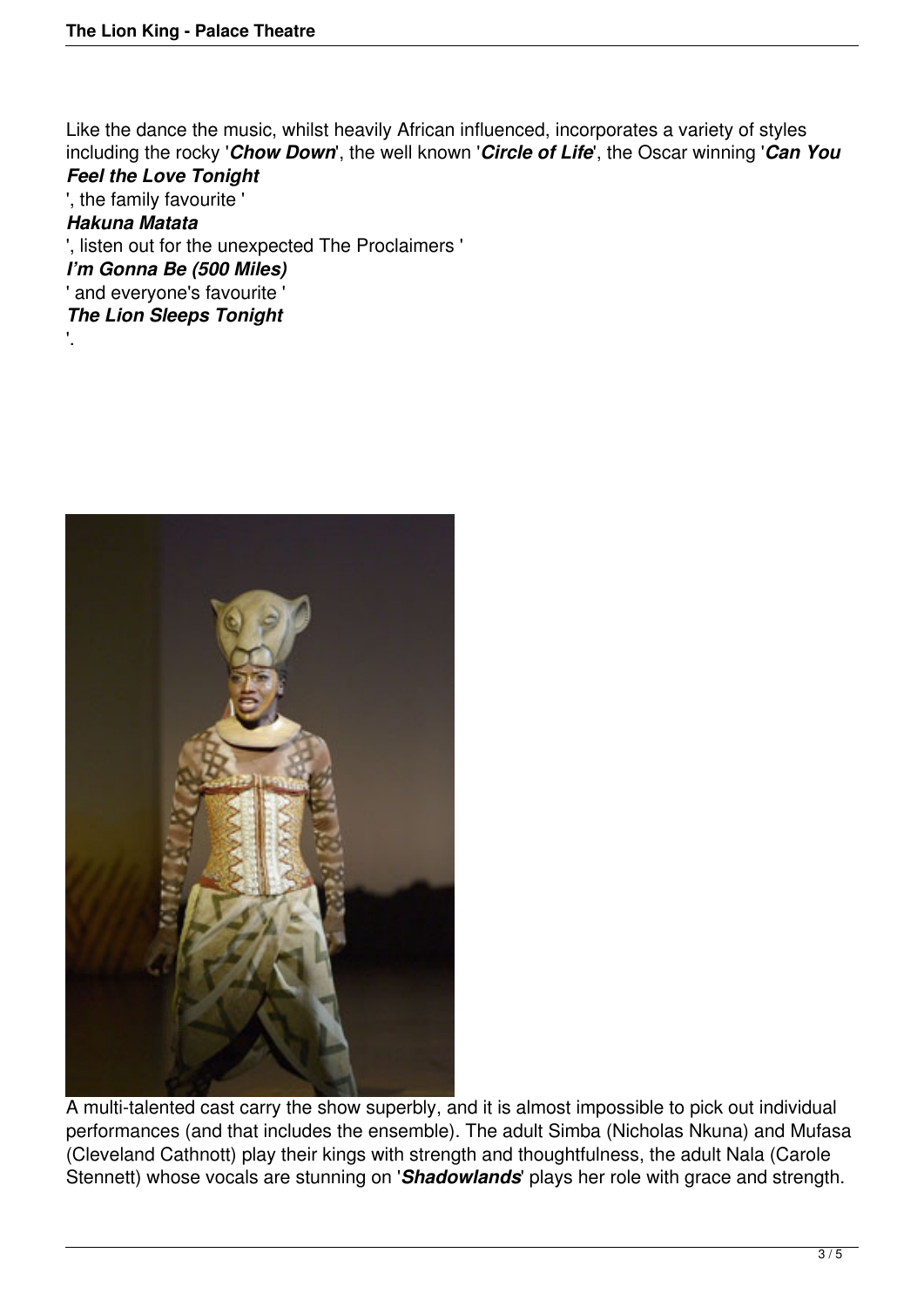Comic moments are wonderfully provided by Scar (Stephen Carlile) and his hyaena henchmen (Gbemisola Ikulemo, Daniel Norford and Philip Oakland) and of course by Timon (John Hasler) and Pumbaa (Mark Roper) and not forgetting Zazu (Meilyr Sion) the hornbill majordomo.

The two child leads for the night were impressive (there is a rotation in the child leads). Auden Barnes making his professional debut, played the young Simba with wonderful wide-eyed curiosity and playfulness, and Donica Elliston showed great sass playing his childhood best friend Nala. A special mention should go to Gugwana Dlamini as Rafiki, a truly entertaining character that is played with great humour and with a great voice.

At the launch of *The Lion King* earlier this year, Disney were very keen to emphasise that the show tour would be the full version of the show and not a watered down version. Not having seen the West End version, I am unable to comment on that, other than to say that I don't know how they could possibly pack anymore into it.

So would I recommend it? Quite simply yes, as a show it contains enough variety to keep everyone happy and that includes the person I went with who is most assuredly not a musical fan but he said he would happily go again (high praise indeed!). The Lion King is a beautifully crafted piece of musical theatre which at over two hours long may not be suitable for the youngest family, although saying that the children in the audience seemed suitably in awe. On a typically wet, miserable Manchester evening, I couldn't think of anything better to see.